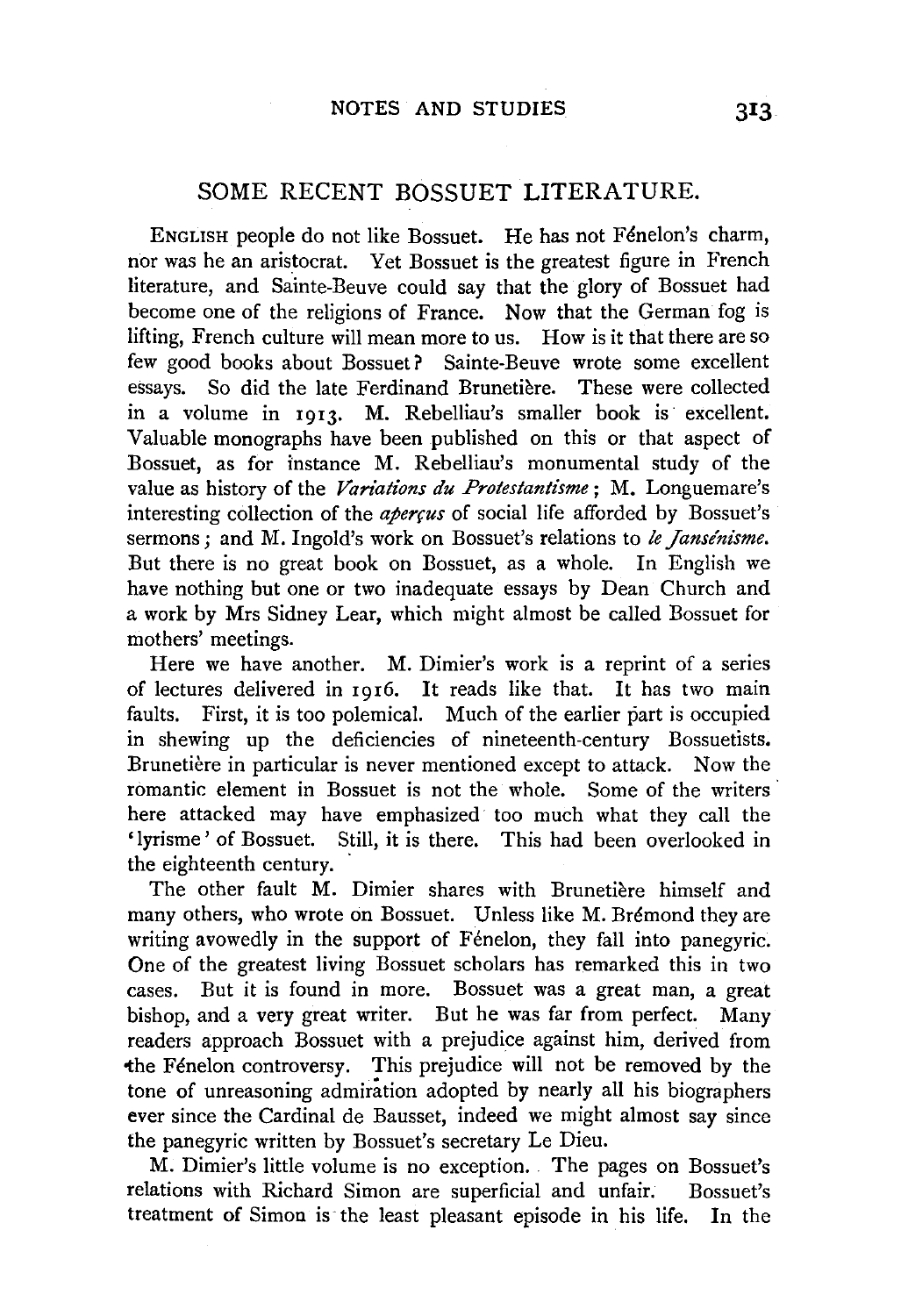## 314 THE JOURNAL OF THEOLOGICAL STUDIES

matter of Fénelon, Bossuet has been harshly judged. His fame has never recovered from his victory. Yet in the main he was right, and even in method he was less wrong than is commonly supposed. But in regard to Simon, Bossuet was unfair in object, tyrannical in method, and wrong in nearly every point of detail. The consequences to religion were disastrous. M. Dimier mentions this incident or rather series of incidents, but he does so without giving the reader a chance to see that Simon even had a case. If Bossuet, as Simon believed, allowed himself to be moved by the Jansenist leaders, who always hated Simon, that only derogates from his greatness. But I think he was sincere, like the Protestant assailants of Simon's critical method. This is proved by the attitude he took up in regard to Dupin. Anyhow he did an ill service to religion in suppressing this early effort at true critical enquiry, and, as Renan said, by throwing men back on the old indefensible methods of Biblical exegesis he prepared the ground for Voltaire.

Equally unsatisfactory is the last chapter, which is concerned with Bossuet's defence of Gallicanism. Largely occupied with the problems of modern ultramontanes, the writer does not take the trouble to go into the difficult problem of Bossuet's precise part in the assembly of 1682, and the framing of the four propositions. Nor does he give even a tolerable outline of the argument of the great *Defensio.* 

On the other hand, the chapter on Bossuet as director of souls is admirable. It were to be wished that more people were acquainted with a side of his work which shews him in so sympathetic an attitude, and is different from that of the melodramatic gesticulator which so many people attribute to him. The Quietist controversy also is treated with common sense, and the writer escapes that glamour which has misled so many into a false notion both of Fénelon and what he stood for.

Greater gratitude is due for other efforts of Bossuet students. The monumental edition of the letters by MM. Urbain and L'Evesque is worthy of French scholarship at its best. The old divisions into *lettres diverses, lettres de pittl et de devotion,* and *lettres relatives a l'affaire de Quittisme* had something in their favour. But the principle was not exactly carried out; many of the so-called letters of devotion were merely instructions to the superiors of convents. The editors have now adopted a purely chronological classification, and have nearly. reached the close of the Quietist controversy in the tenth volume. Many letters not previously published are here given; and others gathered from out-of-the-way sources. Besides this, valuable pieces are printed in appendices to various volumes, and the notes on all important points are a storehouse of information without being overloaded. The same two scholars are giving us a definitive edition of the oratorical